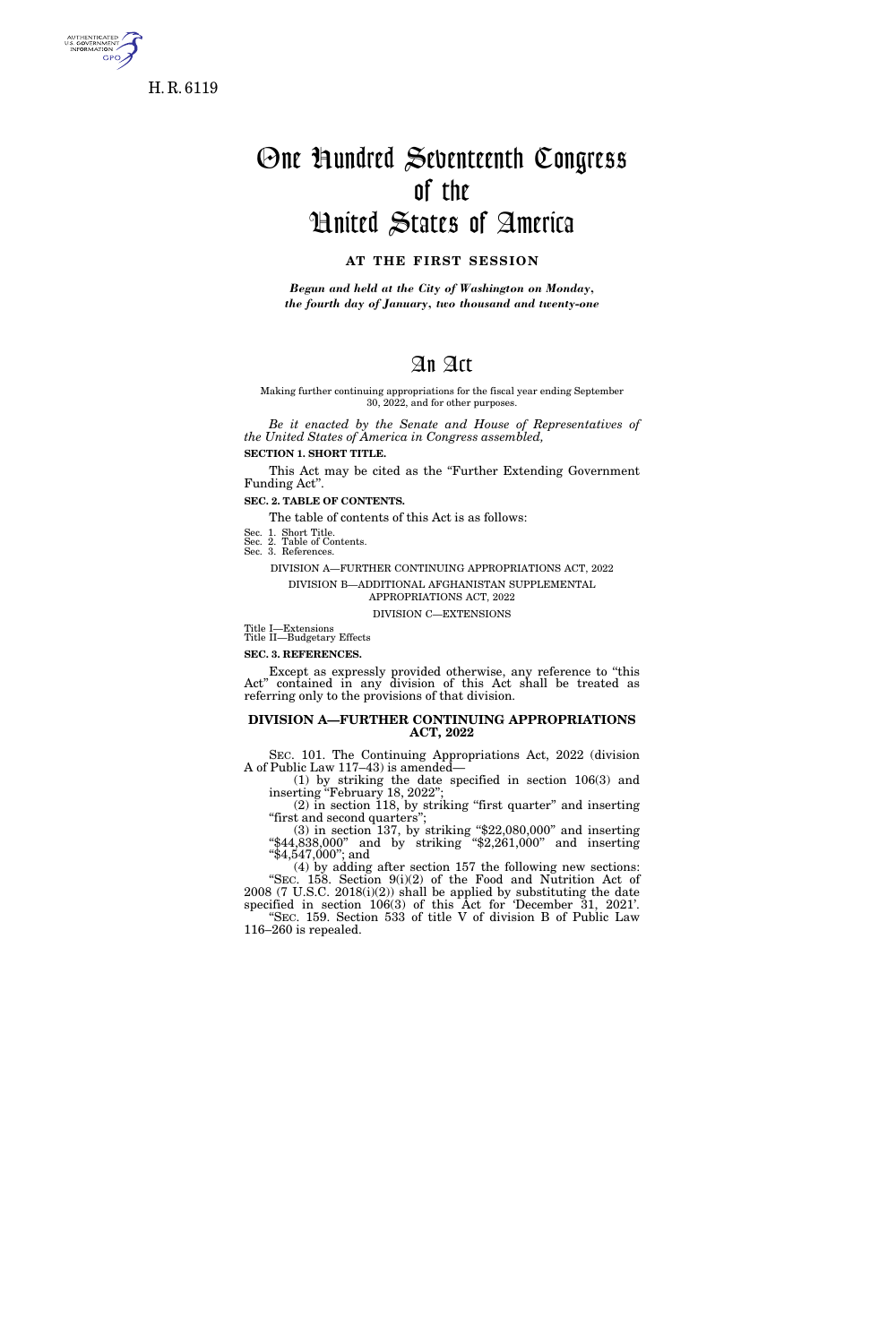''SEC. 160. (a) Notwithstanding section 101, section 748 of title VII of division E of Public Law 116–260 shall be applied during the period covered by this Act by—

"(1) substituting '2023' for '2022';

"(2) substituting '2022' for '2021' each place it appears; "(3) substituting  $2021'$  for  $2020'$  each place it appears; and

''(4) substituting 'section 748 of division E of Public Law 116–260, as in effect on September 30, 2021' for 'section 749

of division C of Public Law 116–93' each place it appears. ''(b) Subsection (a) shall not take effect until the first day of the first applicable pay period beginning on or after January 1, 2022.

''SEC. 161. Section 302 of the Universal Service Antideficiency Temporary Suspension Act shall be applied by substituting the date specified in section 106(3) of this Act for 'December 31, 2021' each place it appears.

''SEC. 162. In addition to amounts otherwise provided by this Act, there is appropriated \$1,600,000,000, for an additional amount for fiscal year 2022, to remain available until September 30, 2024, for the account specified and for the activities specified, in section 141 of this Act.

''SEC. 163. During the period covered by this Act, section 506(a)(1) of the Foreign Assistance Act of 1961 (22 U.S.C. 2318) shall be applied by substituting '\$200,000,000' for '\$100,000,000'.''. This division may be cited as the ''Further Continuing Appropriations Act, 2022''.

#### **DIVISION B—ADDITIONAL AFGHANISTAN SUPPLEMENTAL APPROPRIATIONS ACT, 2022**

The following sums are appropriated, out of any money in the Treasury not otherwise appropriated, for the fiscal year ending September 30, 2022, and for other purposes, namely:

## TITLE I

#### DEPARTMENT OF DEFENSE

#### MILITARY PERSONNEL

#### MILITARY PERSONNEL, ARMY

For an additional amount for ''Military Personnel, Army'', \$128,000,000, to remain available until September 30, 2022, for support of Operation Allies Welcome by the Department of Defense.

#### MILITARY PERSONNEL, NAVY

For an additional amount for ''Military Personnel, Navy'', \$7,000,000, to remain available until September 30, 2022, for support of Operation Allies Welcome by the Department of Defense.

#### MILITARY PERSONNEL, MARINE CORPS

For an additional amount for ''Military Personnel, Marine Corps'', \$32,000,000, to remain available until September 30, 2022,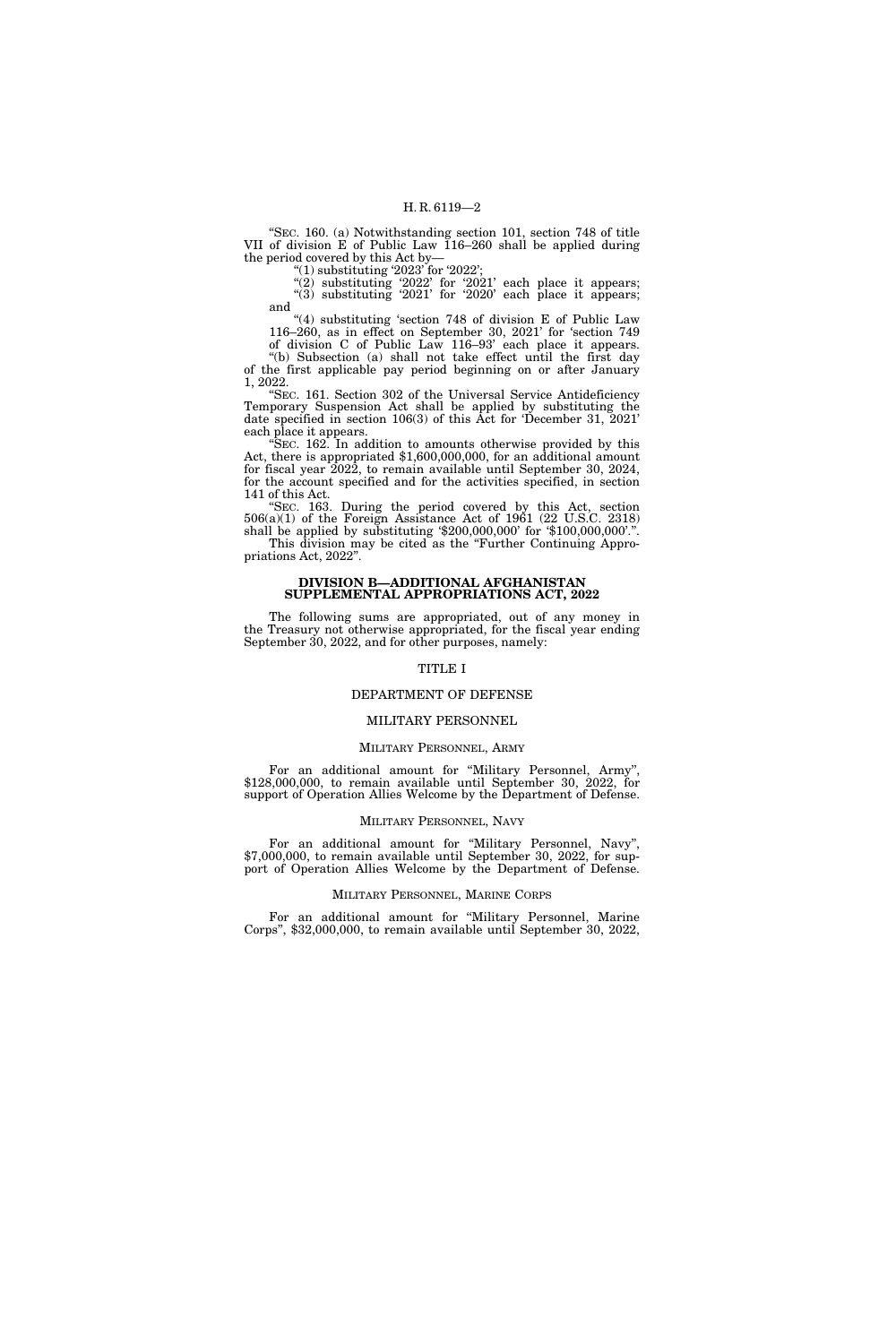for support of Operation Allies Welcome by the Department of Defense.

#### MILITARY PERSONNEL, AIR FORCE

For an additional amount for "Military Personnel, Air Force", \$145,000,000, to remain available until September 30, 2022, for support of Operation Allies Welcome by the Department of Defense.

## OPERATION AND MAINTENANCE

#### OVERSEAS HUMANITARIAN, DISASTER, AND CIVIC AID

For an additional amount for ''Overseas Humanitarian, Disaster, and Civic Aid'', \$4,000,000,000, to remain available until September 30, 2023, for support of Operation Allies Welcome by the Department of Defense.

#### GENERAL PROVISIONS—THIS TITLE

SEC. 1101. Not later than 30 days after the date of enactment of this Act, and every 30 days thereafter through fiscal year 2022, the Secretary of Defense shall provide a written report to the congressional defense committees describing the execution of funds provided in this title, including the amounts obligated and expended, in total and since the previous report; the nature of the costs incurred or services provided by such funds; and any reimbursements or funds transferred by another Federal agency to the Department of Defense which relates to the purpose of the funds provided by this title.

SEC. 1102. Notwithstanding any other provision of law, funds provided by this title shall only be for the purposes specified, and shall not be subject to any transfer authority provided by law.

## TITLE II

#### DEPARTMENT OF HOMELAND SECURITY

#### DEPARTMENTAL MANAGEMENT, OPERATIONS, INTELLIGENCE, AND OVERSIGHT

#### OFFICE OF THE SECRETARY AND EXECUTIVE MANAGEMENT

#### OPERATIONS AND SUPPORT

For an additional amount for "Operations and Support", \$147,456,000, to remain available until September 30, 2022, for necessary expenses in support of Operation Allies Welcome, including the provision of staffing and support services for Safe Havens: *Provided,* That amounts provided under this heading in this Act may be transferred by the Secretary of Homeland Security to other appropriations in the Department of Homeland Security only for necessary expenses of Operation Allies Welcome and not for any other purpose: *Provided further*, That amounts made available under this heading in this Act shall be available in addition to any other appropriations available for the same purpose, including appropriations available pursuant to the authority of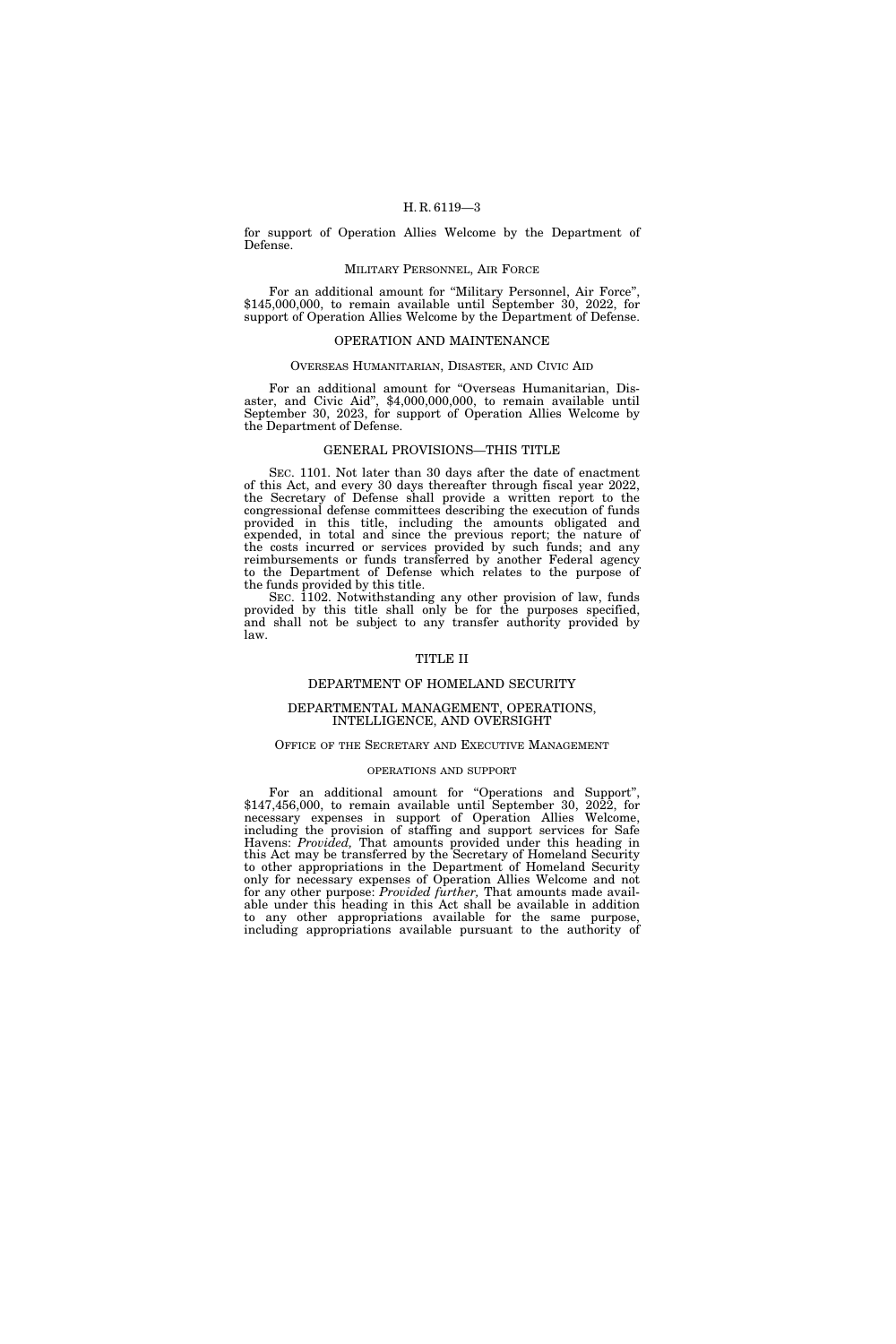section 506(a)(2) of the Foreign Assistance Act of 1961: *Provided further,* That, beginning not later than January 31, 2022, the Office of the Secretary shall report monthly to the Committees on Appropriations of the Senate and the House of Representatives on the use of transfer authority provided under this heading in this Act.

#### TITLE III

#### DEPARTMENT OF HEALTH AND HUMAN SERVICES

#### CENTERS FOR DISEASE CONTROL AND PREVENTION

#### CDC–WIDE ACTIVITIES AND PROGRAM SUPPORT

For an additional amount for "CDC–Wide Activities and Program Support'', \$8,000,000, to remain available until September 30, 2022, for support of Operation Allies Welcome for medical support, screening, and other related public health activities related to Afghan arrivals and refugees.

#### ADMINISTRATION FOR CHILDREN AND FAMILIES

## REFUGEE AND ENTRANT ASSISTANCE

For an additional amount for ''Refugee and Entrant Assistance'', \$1,263,728,000, to remain available until September 30, 2023, for support of Operation Allies Welcome for carrying out refugee and entrant assistance activities in support of citizens or nationals of Afghanistan paroled into the United States under section 212(d)(5) of the Immigration and Nationality Act and citizens or nationals of Afghanistan for whom such refugee and entrant assistance activities are authorized: *Provided,* That amounts made available under this heading in this Act may be used for grants or contracts with qualified nonprofit organizations to provide culturally and linguistically appropriate services, including wrap-around services during temporary housing and after resettlement, housing assistance, medical assistance, legal assistance, education services, and case management assistance: *Provided further,* That the Director of the Office of Refugee Resettlement, in carrying out section  $412(c)(1)(A)$  of the Immigration and Nationality Act with amounts made available under this heading in this Act, may allocate such amounts among the States in a manner that accounts for the most current data available.

#### TITLE IV

## DEPARTMENT OF STATE

#### ADMINISTRATION OF FOREIGN AFFAIRS

#### DIPLOMATIC PROGRAMS

For an additional amount for "Diplomatic Programs", \$44,300,000, to remain available until expended, for support for Operation Allies Welcome and related efforts by the Department of State, including additional relocations of individuals at risk as a result of the situation in Afghanistan and related expenses, and to reimburse the account under this heading in prior Acts making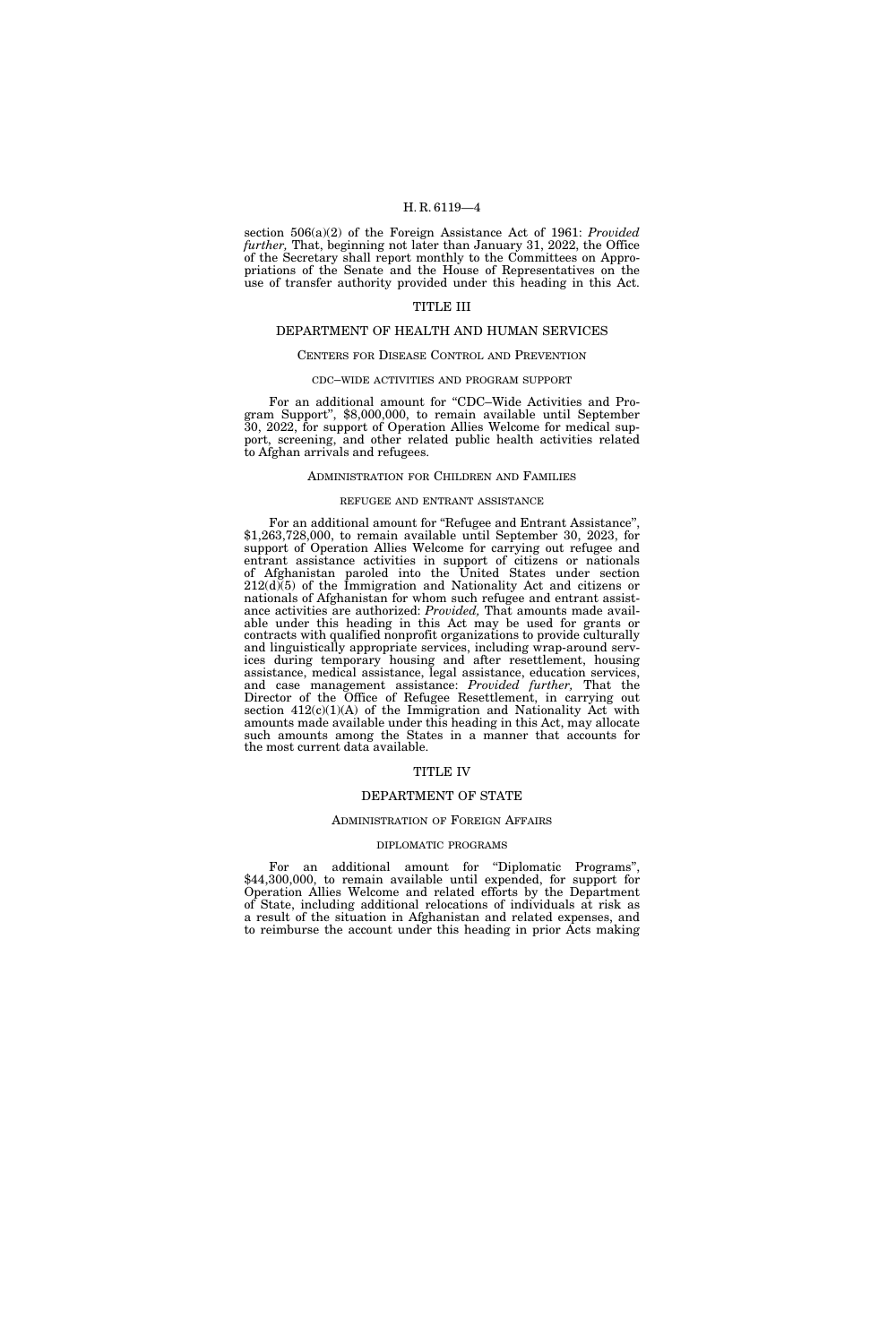appropriations for the Department of State, foreign operations, and related programs for obligations previously incurred.

#### EMERGENCIES IN THE DIPLOMATIC AND CONSULAR SERVICE

For an additional amount for "Emergencies in the Diplomatic and Consular Service'', \$36,000,000, to remain available until expended, for support for Operation Allies Welcome and related efforts by the Department of State, including additional relocations of individuals at risk as a result of the situation in Afghanistan and related expenses, and to reimburse the account under this heading in prior Acts making appropriations for the Department of State, foreign operations, and related programs for obligations previously incurred.

#### BILATERAL ECONOMIC ASSISTANCE

#### DEPARTMENT OF STATE

#### UNITED STATES EMERGENCY REFUGEE AND MIGRATION ASSISTANCE **FUND**

For an additional amount for "United States Emergency Ref-<br>ugee and Migration Assistance Fund", \$1,200,000,000, to remain available until expended, notwithstanding section 2(c)(2) of the Migration and Refugee Assistance Act of 1962 (22 U.S.C. 2601(c)(2)), for support for Operation Allies Welcome and related efforts by the Department of State, including additional relocations of individuals at risk as a result of the situation in Afghanistan and related expenses.

#### GENERAL PROVISION—THIS TITLE

SEC. 1401. The Secretary of State shall include in the reports required by section 2402 of title IV of the Afghanistan Supplemental Appropriations Act, 2022 (division C of Public Law 117–43) the proposed uses of funds appropriated under this title.

## TITLE V

#### GENERAL PROVISIONS—THIS ACT

SEC. 1501. Each amount appropriated or made available by this Act is in addition to amounts otherwise appropriated for the fiscal year involved.

SEC. 1502. No part of any appropriation contained in this Act shall remain available for obligation beyond the current fiscal year unless expressly so provided herein.

SEC. 1503. Unless otherwise provided for by this Act, the additional amounts appropriated by this Act to appropriations accounts shall be available under the authorities and conditions applicable to such appropriations accounts for fiscal year 2022.

SEC. 1504. Each amount provided by this division is designated by the Congress as being for an emergency requirement pursuant to section  $4001(a)(1)$  and section  $4001(b)$  of S. Con. Res. 14 (117th Congress), the concurrent resolution on the budget for fiscal year 2022.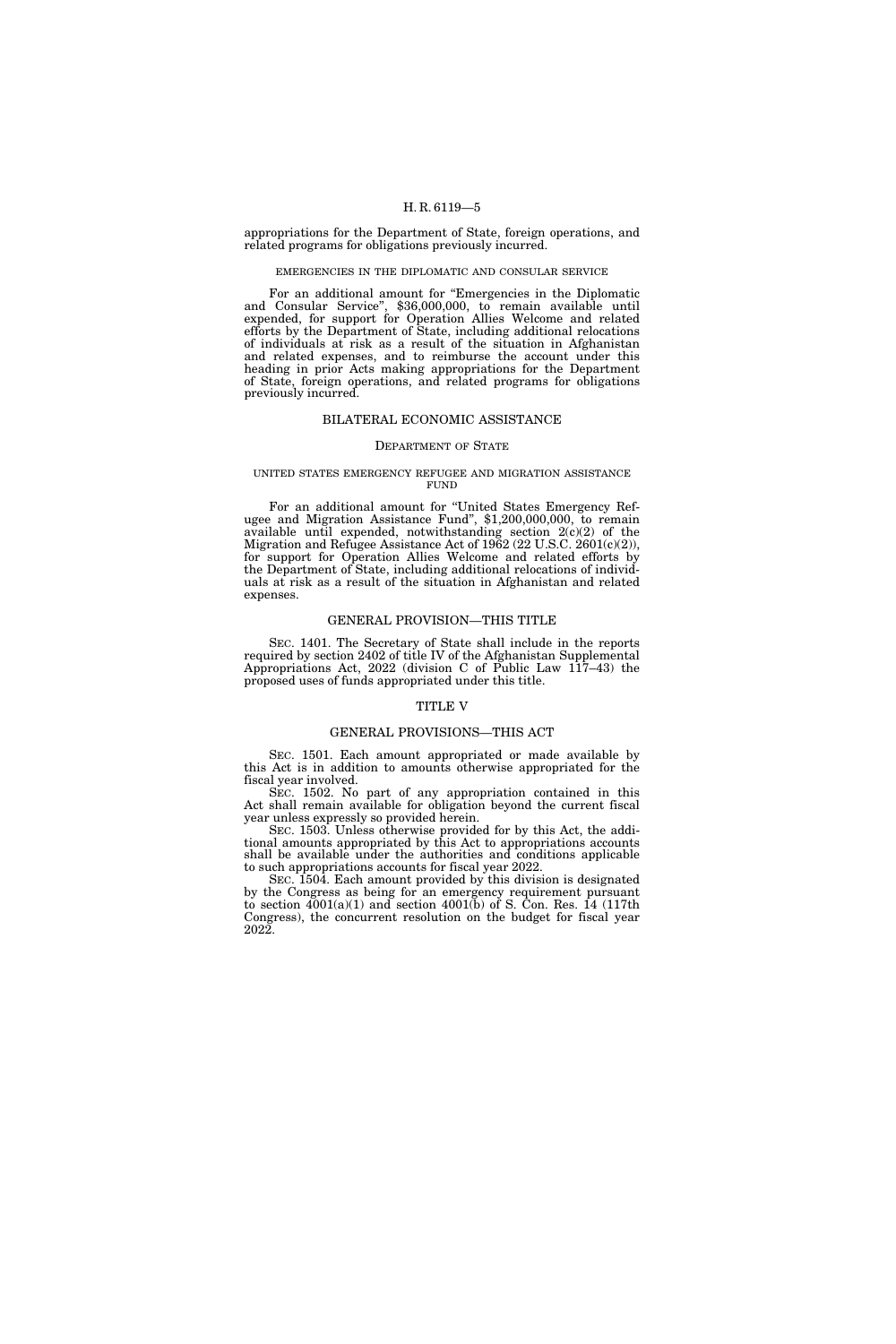SEC. 1505. Not later than January 15, 2022, the Director of the Office of Management and Budget shall provide to the Committees on Appropriations of the House of Representatives and the Senate a written report on Operation Allies Welcome: *Provided,*  That such report shall describe the strategy and transition plan leading to the conclusion of Operation Allies Welcome; a plan, including timeline, for relocating all Afghans currently residing at Department of Defense facilities to longer-term housing; the activities and responsibilities assigned to each Federal agency involved in such strategy and transition plan; and an estimate of the costs from each such agency for carrying out such strategy and transition plan.

This division may be cited as the ''Additional Afghanistan Supplemental Appropriations Act, 2022''.

## **DIVISION C—EXTENSIONS**

## **TITLE I—EXTENSIONS**

#### **SEC. 2101. EXTENSION OF AUTHORITY TO MAKE CERTAIN APPOINT-MENTS FOR NATIONAL DISASTER MEDICAL SYSTEM.**

Section 2812(c)(4)(B) of the Public Health Service Act (42 U.S.C.  $300hh-11(c)(4)(B)$ ) is amended by striking "December 3, 2021" and inserting "February 18, 2022".

#### **SEC. 2102. EXTENSION OF ADDITIONAL SPECIAL ASSESSMENT.**

Section 3014(a) of title 18, United States Code, is amended by striking ''December 31, 2021'' and inserting ''February 18, 2022''.

## **SEC. 2103. EXTENSION OF TEMPORARY ORDER FOR FENTANYL-RELATED SUBSTANCES.**

Effective as if included in the enactment of the Temporary Reauthorization and Study of the Emergency Scheduling of Fentanyl Analogues Act (Public Law 116–114), section 2 of such Act (as amended by Public Law 117–43) is amended by striking ''January 28, 2022'' and inserting ''February 18, 2022''.

#### **SEC. 2104. EXTENDING INCREASED FMAP FOR CERTAIN TERRITORIES.**

(a) IN GENERAL.—Section 1905(ff)(3) of the Social Security Act  $(42 \text{ U.S.C. } 1396d\text{ (ff)}\text{ (3)})$  is amended by striking "December 3,  $2021$ " and inserting "February 18, 2022".

(b) REDUCTION OF MEDICARE IMPROVEMENT FUND.—Section  $1898(b)(1)$  of the Social Security Act (42 U.S.C. 1395iii(b)(1)) is amended by striking ''\$69,000,000'' and inserting ''\$56,000,000''.

## **TITLE II—BUDGETARY EFFECTS**

#### **SEC. 2201. BUDGETARY EFFECTS.**

(a) STATUTORY PAYGO SCORECARDS.—The budgetary effects of this division shall not be entered on either PAYGO scorecard maintained pursuant to section 4(d) of the Statutory Pay-As-You-Go Act of 2010.

(b) SENATE PAYGO SCORECARDS.—The budgetary effects of this division shall not be entered on any PAYGO scorecard maintained for purposes of section 4106 of H. Con. Res. 71 (115th Congress).